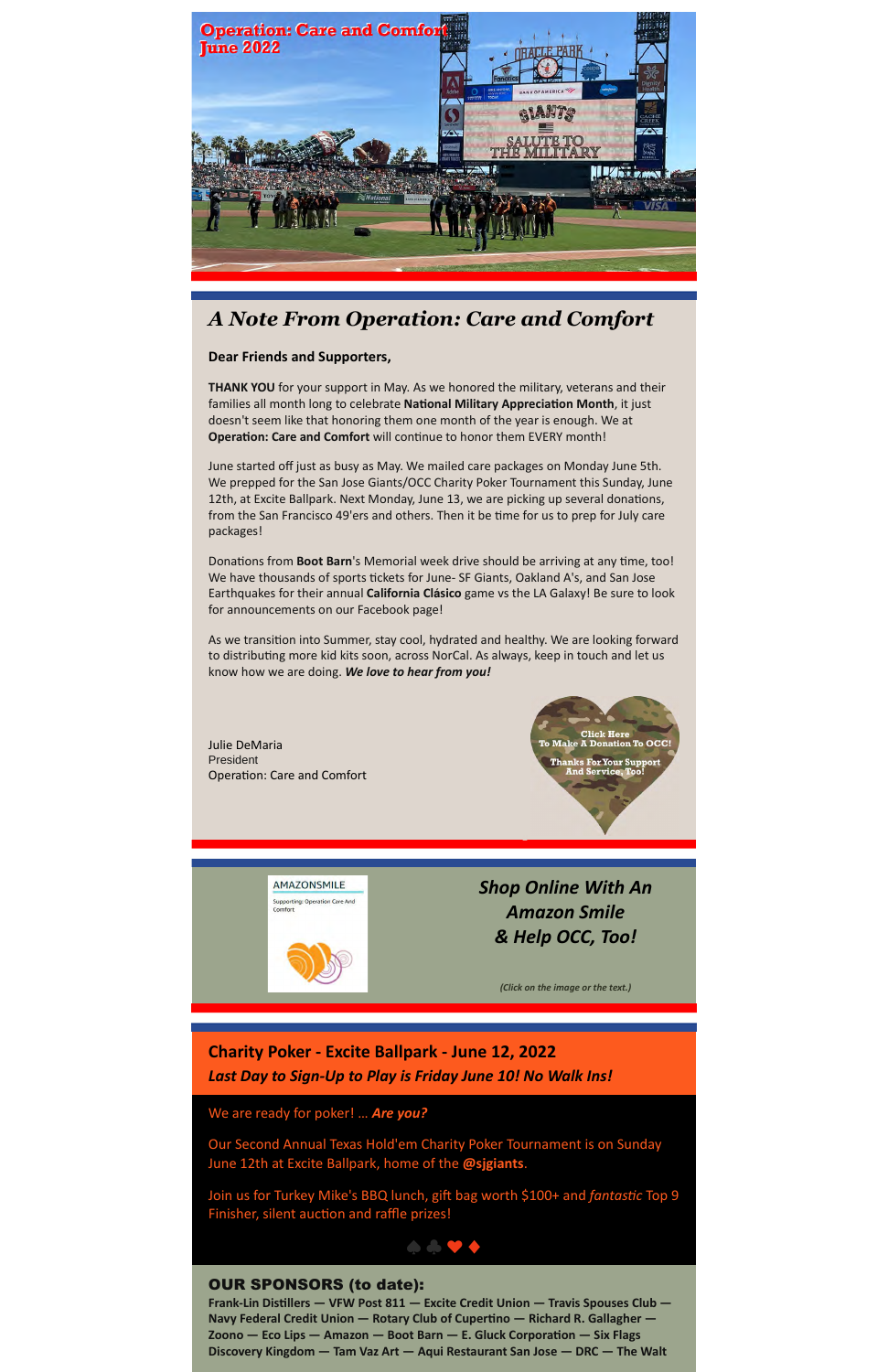#### **Charity Poker - Excite Ballpark - June 12, 2022**

*Last Day to Sign-Up to Play is Friday June 10! No Walk Ins!*

We are ready for poker! … *Are you?*

Our Second Annual Texas Hold'em Charity Poker Tournament is on Sunday June 12th at Excite Ballpark, home of the **@sjgiants**.

Join us for Turkey Mike's BBQ lunch, gift bag worth \$100+ and *fantastic* Top 9 Finisher, silent auction and raffle prizes!



#### OUR SPONSORS (to date):

**Frank-Lin Dis"llers — VFW Post 811 — Excite Credit Union — Travis Spouses Club —** Navy Federal Credit Union — Rotary Club of Cupertino — Richard R. Gallagher -**Zoono — Eco Lips — Amazon — Boot Barn — E. Gluck Corporation — Six Flags Discovery Kingdom — Tam Vaz Art — Aqui Restaurant San Jose — DRC — The Walt Disney Family Museum — See's Candies — Total Wine & More — In-N-Out — Daniel** and Michelle Robleto — Benihana — Essentia — San Francisco Giants — Oakland **Athletics — ALoft Hotels** 



**[- As Military/Veteran \(\\$Free\)](https://www.occ-usa.org/charity-poker/military-signup/)**

**[- As Individual Player \(\\$100\)](http://events.constantcontact.com/register/event?llr=hxbzxe9ab&oeidk=a07ej230vip14d6eb6d)**

**[- As Non-Playing Guest \(\\$50\)](http://events.constantcontact.com/register/event?llr=hxbzxe9ab&oeidk=a07ej2pfxu5657a6b53)**

#### Prizes

**Here are some of the prizes for the Top 9 Winners of our Poker Tourney on Sunday June 12th.**



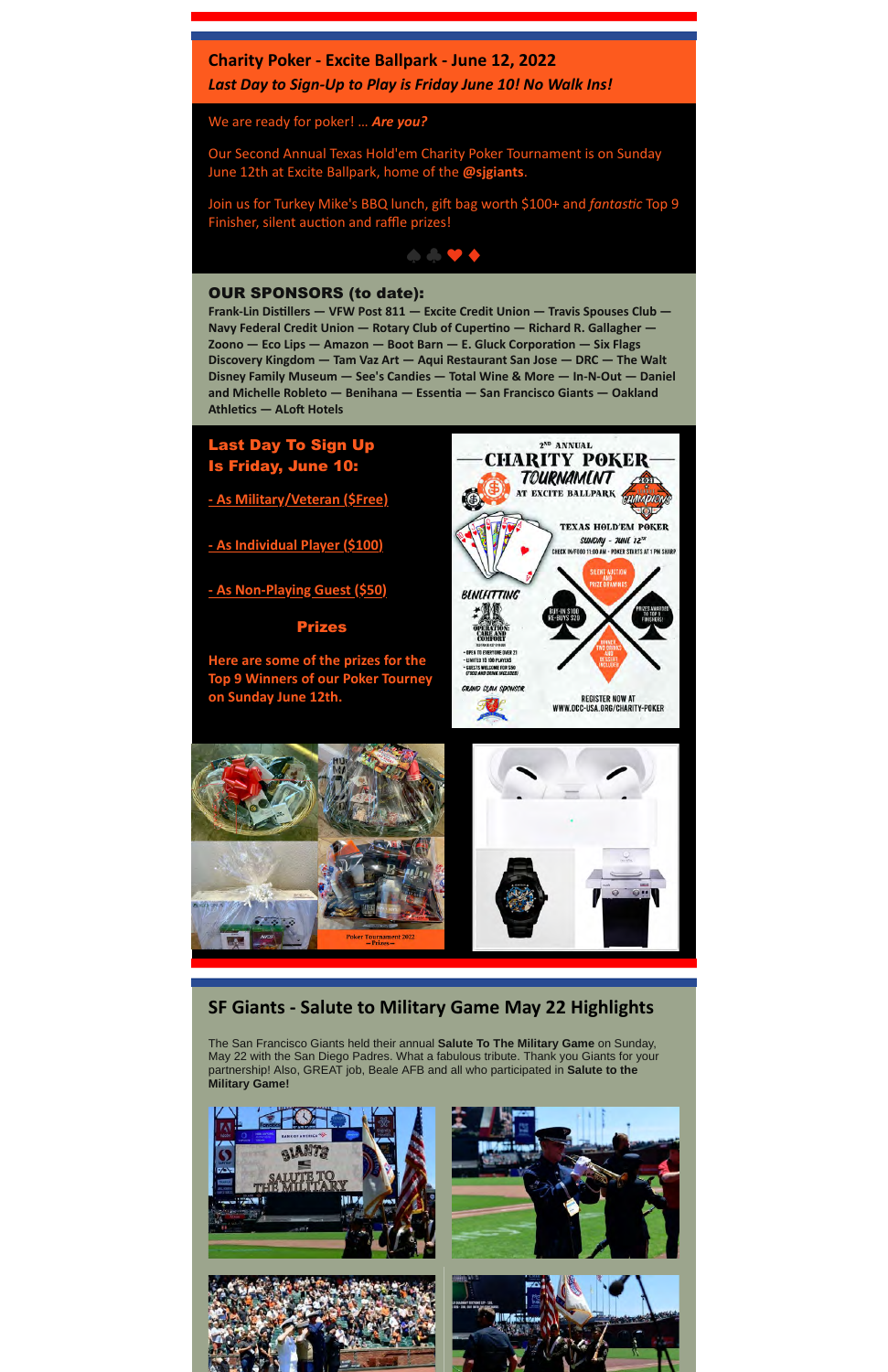## **SF Giants - Salute to Military Game May 22 Highlights**

The San Francisco Giants held their annual **Salute To The Military Game** on Sunday, May 22 with the San Diego Padres. What a fabulous tribute. Thank you Giants for your partnership! Also, GREAT job, Beale AFB and all who participated in **Salute to the Military Game!**



### **San Jose Giants Memorial Day Game Salute to Military**

**Operation: Care and Comforte hosted the official "Salute to** *the Military"* game on **Memorial Day, May 30th** at 1:00 PM at Excite Ballpark in San Jose.

**OCC** teamed up with the **San Jose Giants** to provide military service members, veterans and their families, and Gold Star families with complimentary tickets for an upcoming San Jose Giants game.

It was AWESOME day at the **@sjgiants** Memorial Day game at **@excitecu** Ball Park!



Perfect weather. Amazing uniforms. Great crowd, and, San Jose Giants won 10-2!



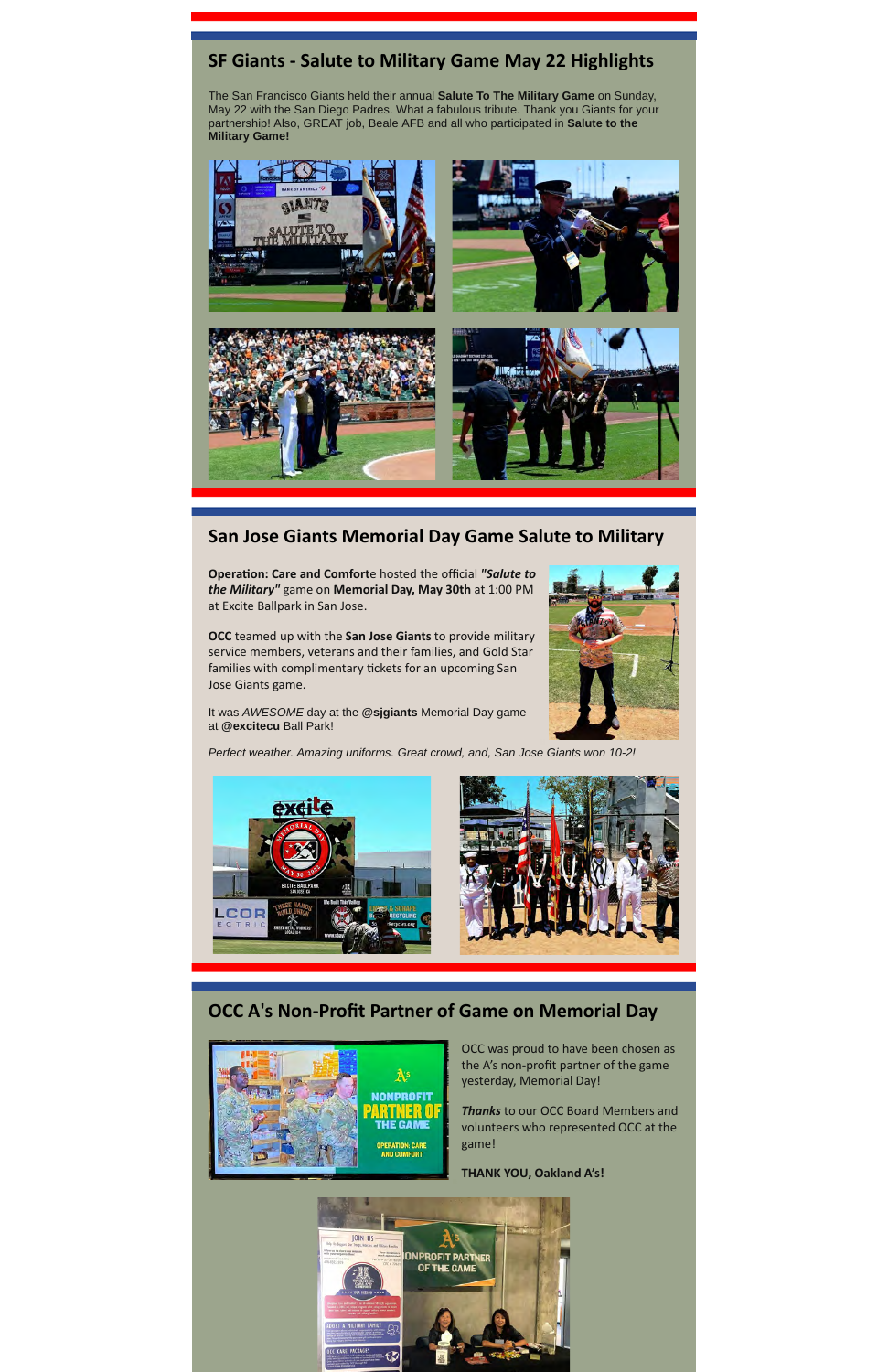### **OCC A's Non-Profit Partner of Game on Memorial Day**



OCC was proud to have been chosen as the A's non-profit partner of the game yesterday, Memorial Day!

*Thanks* to our OCC Board Members and volunteers who represented OCC at the game!

**THANK YOU, Oakland A's!**



### **San Jose Earthquakes Military Blitz Event**



**THANK YOU** to the troops and veterans who joined me at the San Jose Earthquakes Military Blitz on May 27!

**Each** received a beautiful Earthquakes scarf from the Quakes, were promised **tickets** to the **California Clásico** game at Stanford in June and other special soccer matches.

OCC gifted each with a fuel gift card and treated them to brunch. They and their families also joined OCC on the VIP deck for the **San Jose Giants Salute to the Military** on Memorial Day, and enjoyed a full BBQ meal from Turkey Mikes.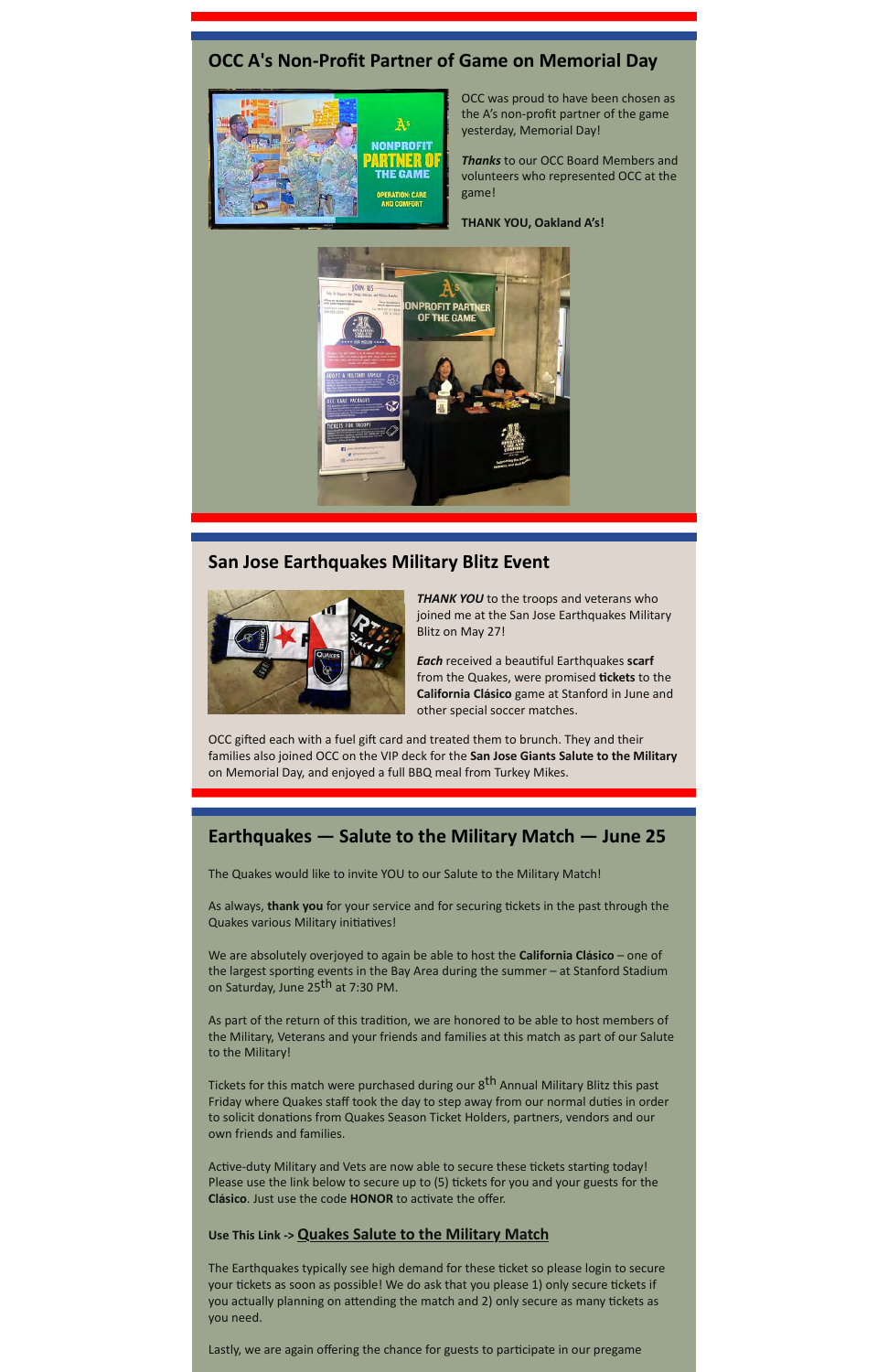### **Earthquakes — Salute to the Military Match — June 25**

The Quakes would like to invite YOU to our Salute to the Military Match!

As always, **thank you** for your service and for securing tickets in the past through the Quakes various Military initiatives!

We are absolutely overjoyed to again be able to host the **California Clásico** – one of the largest sporting events in the Bay Area during the summer  $-$  at Stanford Stadium on Saturday, June 25<sup>th</sup> at 7:30 PM.

As part of the return of this tradition, we are honored to be able to host members of the Military, Veterans and your friends and families at this match as part of our Salute to the Military!

Tickets for this match were purchased during our 8<sup>th</sup> Annual Military Blitz this past Friday where Quakes staff took the day to step away from our normal duties in order to solicit donations from Quakes Season Ticket Holders, partners, vendors and our own friends and families.

Active-duty Military and Vets are now able to secure these tickets starting today! Please use the link below to secure up to (5) tickets for you and your guests for the **Clásico**. Just use the code **HONOR** to activate the offer.

#### **Use This Link -> [Quakes Salute to the Military Match](https://offer.fevo.com/earthquakes-vs-la-galaxy-eusxv9w-5cb2f0e?fevoUri=earthquakes-vs-la-galaxy-eusxv9w-5cb2f0e%2F)**

The Earthquakes typically see high demand for these ticket so please login to secure your tickets as soon as possible! We do ask that you please 1) only secure tickets if you actually planning on attending the match and 2) only secure as many tickets as you need.

Lastly, we are again offering the chance for guests to participate in our pregame ceremony, so if you're interested in learning more on how you can parcipate, please click, "yes" via the prompt in the checkout process.

Thank you so much again for your service and please reach out with any questions that you may have!

*Go Quakes!*